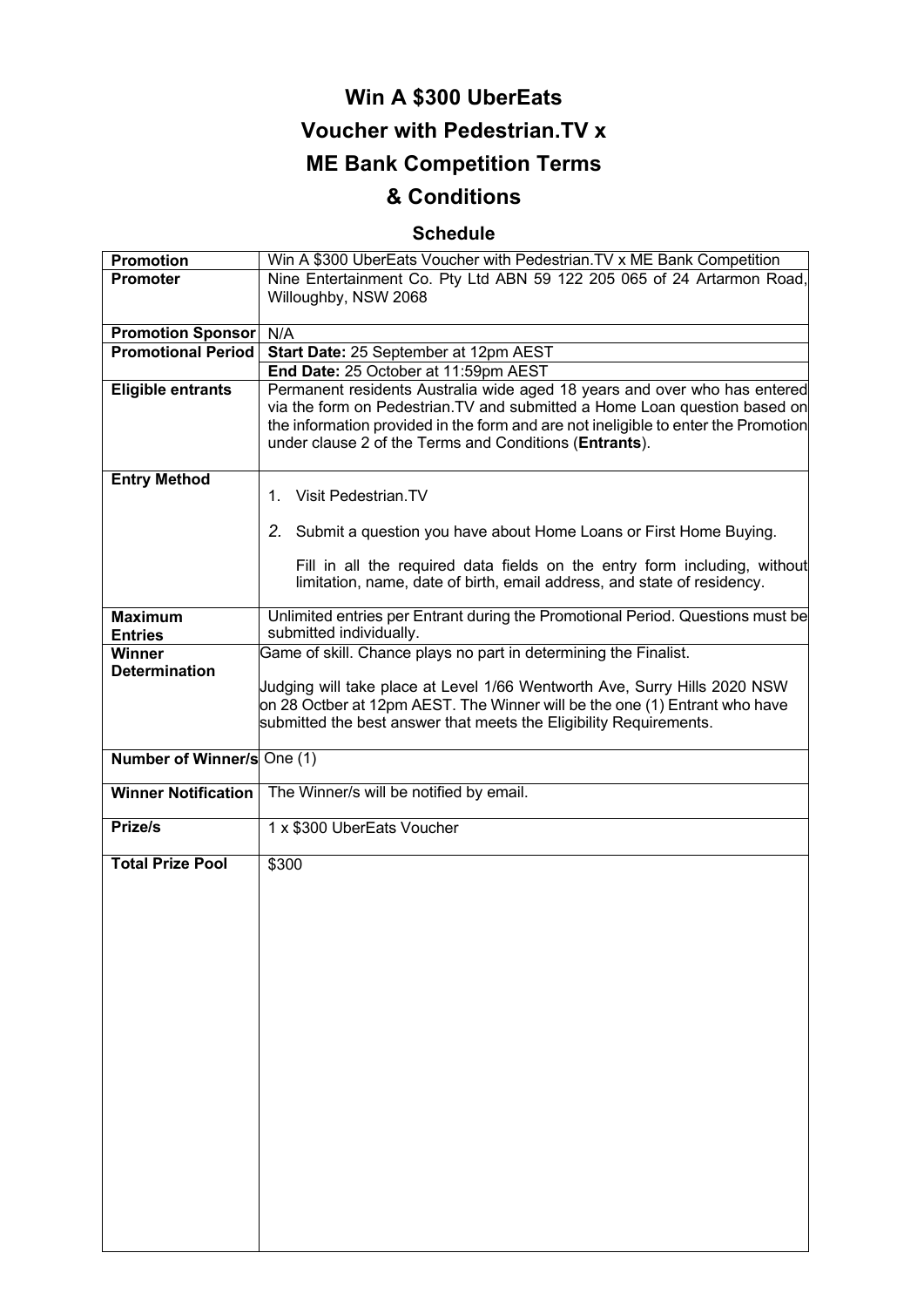| Special Conditions Entrants acknowledge and agree that Nine Entertainment Co. Pty Ltd is the |
|----------------------------------------------------------------------------------------------|
| Promoter of this Promotion and ME Bank is not involved with this Promotion.                  |
|                                                                                              |
|                                                                                              |
|                                                                                              |
|                                                                                              |
|                                                                                              |
|                                                                                              |
|                                                                                              |
|                                                                                              |
|                                                                                              |
|                                                                                              |
|                                                                                              |
|                                                                                              |
|                                                                                              |
|                                                                                              |
|                                                                                              |
|                                                                                              |
|                                                                                              |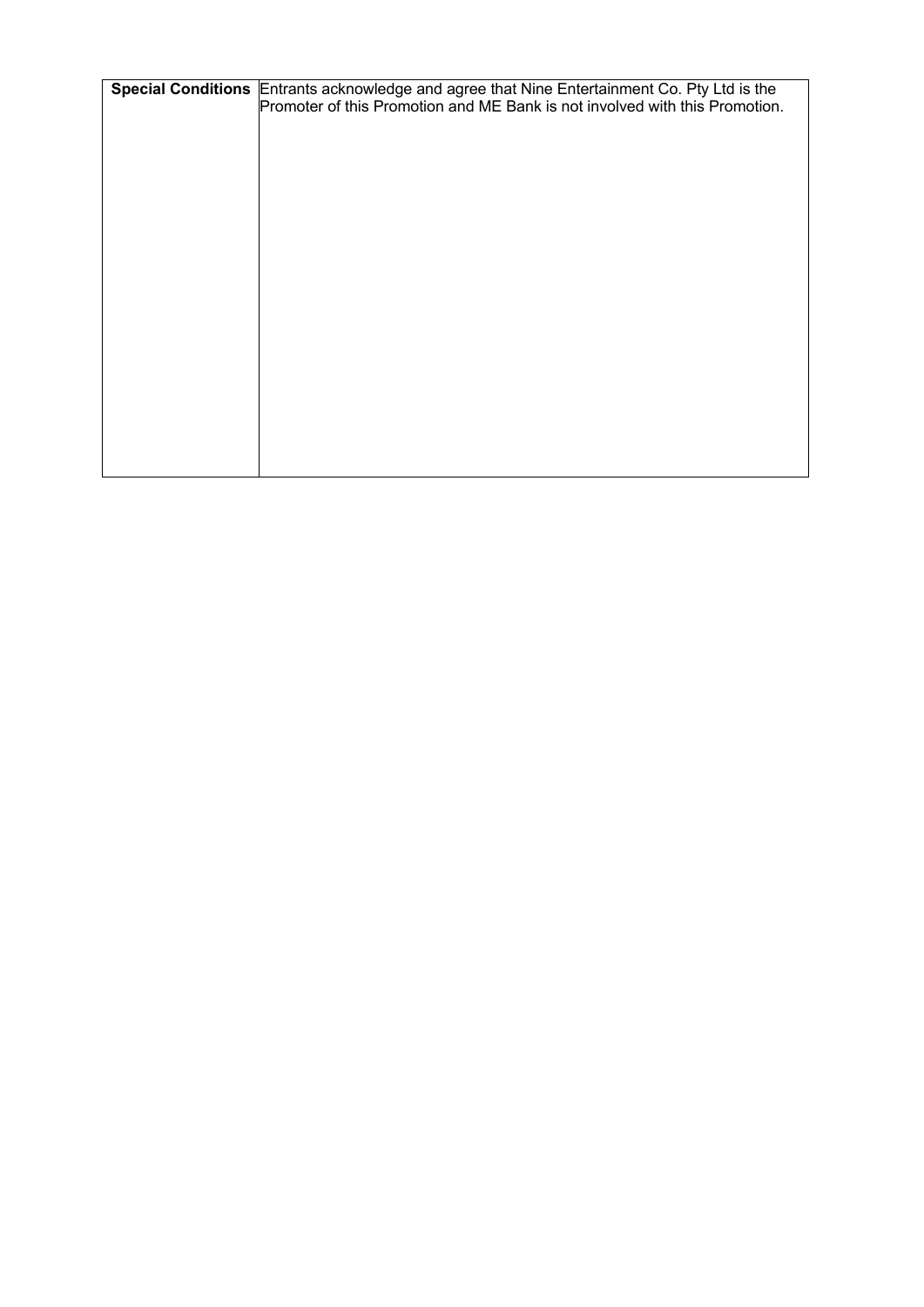#### **Terms and Conditions**

#### **Entry into the Promotion**

- 1 The Schedule above and all other entry instructions and prize information published by the Promoter form part of these Terms and Conditions. Each Entrant agrees and acknowledges that they have read these Terms and Conditions (and Schedule) and that entry into the Promotion constitutes acceptance of these Terms and Conditions (and Schedule). All capitalised terms used in these Terms and Conditions have the meaning given in the Schedule, unless stated or as the context otherwise provides. 2 Entry is not open to:
	- a) directors, management, employees, officers and contractors of:
		- i. the Promoter,
		- ii. the Promotion Sponsor,
		- iii. any related bodies corporate of the Promoter, and
		- iv. the agencies and companies associated with the Promoter, the Promotion Sponsor or the Promotion; and
		- b) a spouse, de facto spouse, partner, guardian, parent, child or sibling (whether natural or by marriage or adoption) of any person set out in clause 2a).
- 3 Entries must be received by the Promoter during the Promotional Period. All entries are deemed to be received at the time of receipt by the Promoter, not the time of transmission by the Entrant. Records of the Promoter and its agencies are final and conclusive as to the time of receipt.
- 4 Entrants may submit entries up to the Maximum Entries.
- 5 Entry into the Promotion via social media, promotional website or email is free. However, any costs associated with accessing the relevant social media platform, promotional website or email service are the responsibility of each Entrant and dependent on the internet service provider used.
- 6 All entries to the Promotion may be subject to verification by the Promoter. Entrants must, within seven (7) days of being asked and at the Promoter's cost, allow the Promoter to inspect and copy any documents that the Promoter may request establishing eligibility to enter the Promotion, including but not limited to receipts, evidence of age, residence and identity. The Promoter may decide in its sole discretion which documents are considered suitable for establishing eligibility to enter or win. If a Winner cannot provide suitable proof of eligibility to the Promoter's satisfaction, they forfeit their Prize in whole and no substitute or compensation will be offered.
- 7 The Promoter may, at its absolute discretion, declare any or all entries made by an Entrant to be invalid if the Entrant:
	- a) fails to establish their entitlement to win the Promotion to the Promoter's satisfaction; or
	- b) fails to produce items as required by these Terms and Conditions or produces items that appear to be illegible, stolen, forged, reconstructed, altered, incomplete or tampered with in any way; or
	- c) appears, to the Promoter, to have tampered with, or benefited from tampering with, the entry process; or
	- d) has submitted an entry that is not in accordance with these Terms and Conditions; or
	- e) has, in the opinion of the Promoter, engaged in conduct in entering the Promotion which is fraudulent, misleading, deceptive or generally damaging to the goodwill or reputation of the Promotion or Promoter.

#### **Entry material**

- 8 Entries must be submitted in accordance with the Entry Method and must not be: incomplete; incomprehensible; unlawful or capable of violating any law or giving rise to a civil action; obscene; defamatory or libellous; threatening or harassing; pornographic or contain nudity; hateful; offensive; incite or be capable of encouraging conduct that would be considered a criminal offence; and in violation of the terms and conditions of the relevant social media platform used to enter the Promotion.
- 9 Entrants warrant that their entry is their own original work, it is not copied in any manner from any other work, and it does not infringe the copyright, moral rights, trade mark rights or any other rights of any third party. For the avoidance of doubt, each Entrant confirms he/she is the producer of any submitted entry and has rights to all talent and creative material included in the entry, and to submit it for the purposes of this Promotion.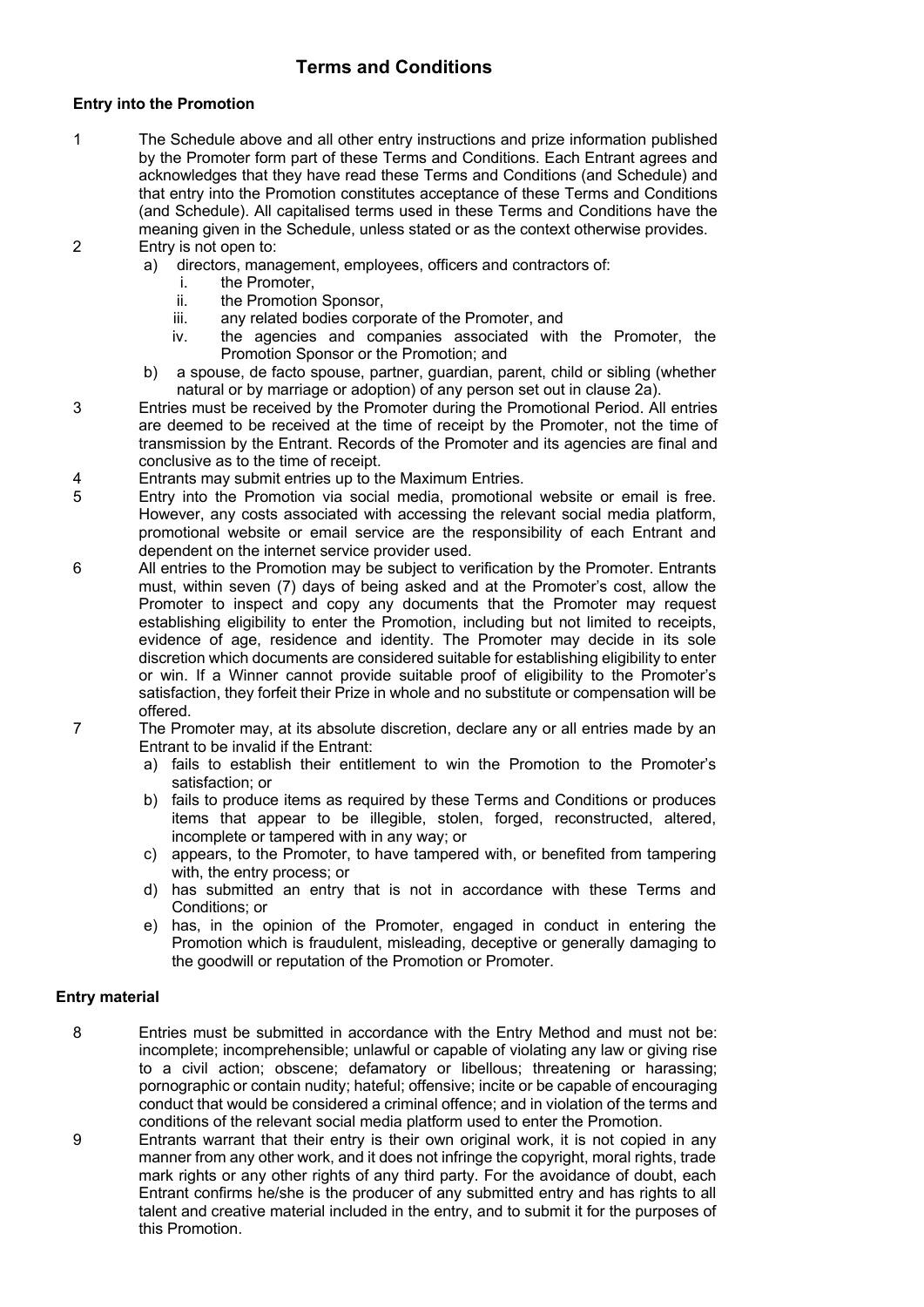- 10 All entries immediately become and remain the property of the Promoter. The Promoter reserves the right to use, reproduce, distribute, prepare derivative works of and display the entry material (and authorise others to do the same) for the purposes of conducting and promoting the Promotion, awarding the Prize and advertising and marketing the Promoter or the Promotion and/or future promotions on all media now known or later devised, in perpetuity. For the avoidance of doubt, Entrants acknowledge that their entry may be associated with an alcohol brand due to the involvement of the Promotion Sponsor.
- 11 By entering the Promotion, Entrants consent to any use of their entry by the Promoter which may otherwise infringe an Entrant's moral rights in the entry material, including (without limitation), exercising any of the rights in the entry material without identifying the Entrant, and using the entry material in any way that the Promoter sees fit, even if it results in derogatory treatment of the entry material (as defined in the *Copyright Act1968* (Cth)).
- 12 Each Entrant warrants that:
	- a) they have the full power and capacity to grant the rights, warranties and consents set out in these Terms and Conditions;
	- b) they will fully indemnify the Promoter against any loss or damage suffered by the Promoter:
		- i. if any of the warranties given by the Entrant are false;
		- ii. as a result of any breach of clauses 8 or 9 of these Terms and Conditions by the Entrant; and
	- c) they have express consent from each person appearing in the entry material (or if a person appearing in the entry material is under the age of 18 from that person's parent or legal guardian) and the owner of any private property (including any items, objects or real property) appearing in the entry material.

#### **Winners**

- 13 Winners in each component of the Promotion will be determined in accordance with the Winner Determination for each component. The Winner/s will receive the Prize/s.
- 14 The Winner/s will be notified in accordance with the Winner Notification.
- 15 All reasonable attempts will be made to contact the Winner/s. If a Prize in a component is forfeited for any reason, that Prize will be awarded to the next best entry as applicable to the component.

#### **General prize terms**

- 16 All Prize values are correct and based on the recommended retail value at the Start Date of the Promotion.
- 17 If a Prize or any part of a Prize is unavailable for any reason, the Promoter will, in its absolute discretion, substitute the Prize with another item of no lesser retail value, subject, where relevant, to the approval of the authorities that have issued permits for the conduct of the Promotion.
- 18 Unless expressly stated as being included in the Prize/s, all other costs and expenses associated with taking the Prize/s become the responsibility of Winner/s, including but not limited to all other incidental and ancillary costs incurred by Winner/s as a direct or indirect result of taking the Prize.
- 19 Prizes cannot be refunded or exchanged and, except as expressly permitted by these Terms and Conditions, cannot be taken as a monetary payment.
- 20 Prizes may be transferred at the Promoter's sole discretion. If the Promoter exercises its discretion to allow a Winner to transfer their Prize, the transfer will be on the condition that the transferee accepts these Terms and Conditions and the Promoter may require such acceptance in writing at its absolute discretion.
- $\frac{21}{22}$
- Winner/s should seek independent financial advice at the Winner's sole expense regarding any tax implications relating to the Prize/s or acceptance of the Prize/s. 23
- 24 Each Prize will be awarded in the Promoter's sole discretion. The Promoter may invalidate any prize claim where the Winner has breached these Terms and Conditions or otherwise failed to comply with any requirement under these Terms and Conditions.
- 25 It is a condition of accepting the Prize/s that the Winner/s must sign a legal release or releases in a form determined by the Promoter and/or the Promotion Sponsor in their absolute discretion.

#### **Publicity**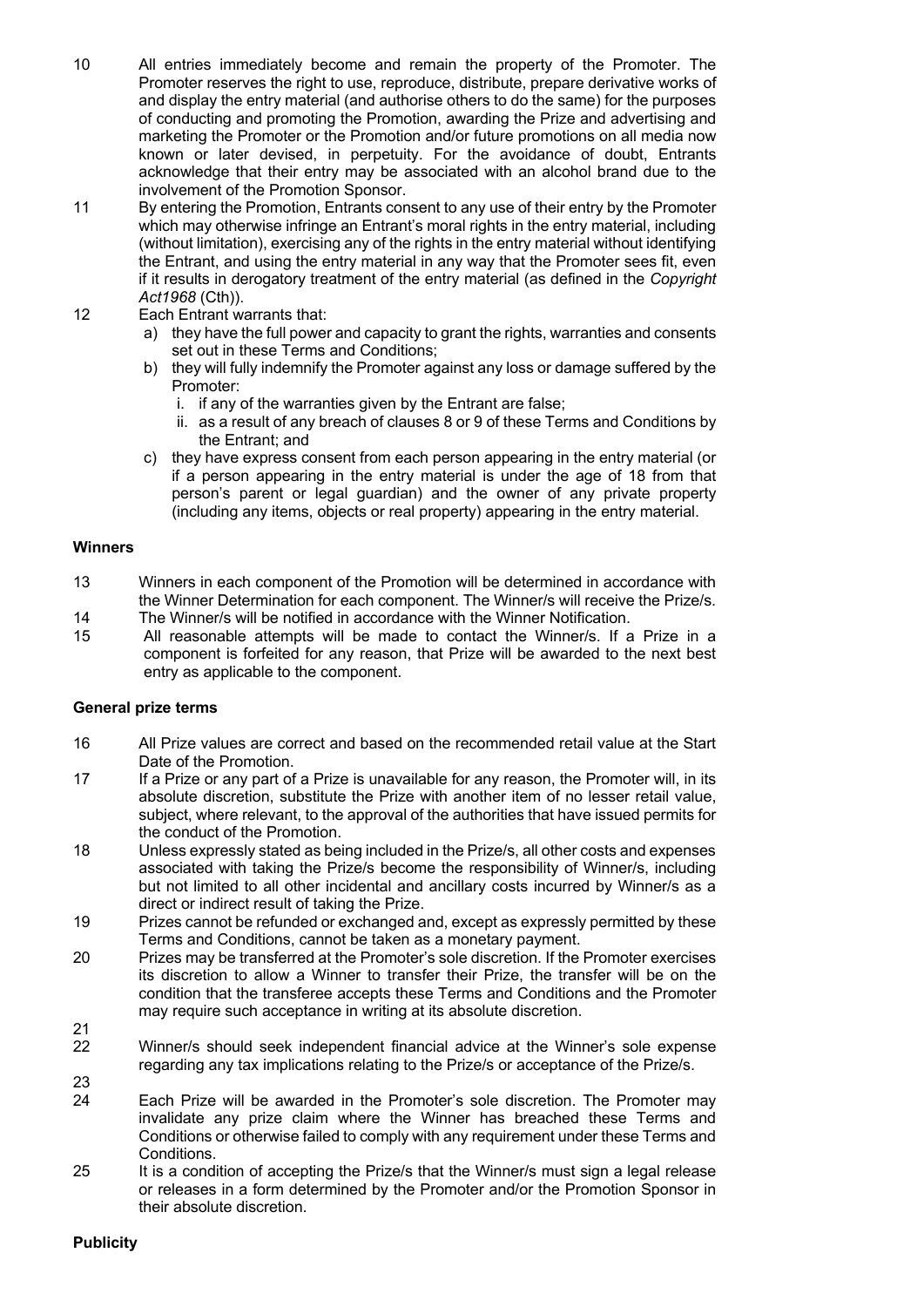- 26 By accepting a Prize, Winner/s agree that:
	- a) if requested by the Promoter, the Winner/s will:
		- i. provide comments about the Promotion and/or a photo or audio-visual clip of themselves; and
		- ii. participate in any promotional activity in connection with the Promotion or the Prize;
	- b) the Promoter may use their name, image, comments, photographs or audiovisual clips (**Materials**) for publicity and promotional purposes in any form of media, without reference or compensation to the Winner/s or any other person;
	- c) the Promoter may use, reproduce, edit and communicate to the public the Materials at any time in any form of media;
	- d) the Promoter may license, authorise or otherwise transfer the rights in the Materials to others to do the same; and
	- e) the Winner/s unconditionally and irrevocably consent to any act or omission that would otherwise infringe any of their moral rights in the Materials and waive all moral rights in the Materials.

#### **Use of social media**

- 27 The following terms apply to the extent that the Promotion is conducted on, advertised or promoted on a social media platform owned by a third party (**Platform Operator**):
	- a) each Entrant acknowledges and agrees that the Promotion is in no way sponsored, endorsed or administered by, or associated with, any Platform Operator.
	- b) each Entrant releases each Platform Operator and its associated companies from all liabilities arising in respect of the Promotion;
	- c) to the extent relevant to the Promotion, the Promoter agrees and each Entrant must agree to adhere to the prevailing terms and conditions of each Platform Operator;
	- d) Entrants understand that they are providing their information to the Promoter and not to the Platform Operator;
	- e) Entrants are solely responsible and liable for any content or information they transmit to other users of the Platform Operator; and
	- f) any questions, comments or complaints about the Promotion must be directed to the Promoter not the Platform Operator.

#### **Limitation of liability**

- 28 Nothing in these Terms and Conditions limits, excludes or modifies or purports to limit, exclude or modify the statutory consumer guarantees as provided under the *Competition and Consumer Act 2010*, as well as any other implied warranties under the *Australian Securities and Investments Commission Act 2001* or similar State and Territory consumer protection laws (**Non-Excludable Guarantees**). Except for any liability that cannot by law be excluded, including the Non-Excludable Guarantees, the Promoter, its associated agencies and companies and those agencies and companies associated with or involved in the Promotion (including each of their respective directors, officers, employees, servants, contractors and agents past and present) exclude all liability (including negligence), for any personal injury or death; or any loss or damage; whether direct, indirect, special or consequential (including loss of opportunity and loss of profit), arising in any way out of the Promotion or the Prize/s.
- 29 Except for any liability that cannot by law be excluded, including the Non-Excludable Guarantees, the Promoter, its associated agencies and companies and those agencies and companies associated with or involved in the Promotion (including each of their respective directors, officers, employees, servants, contractors and agents past and present) is not responsible for and excludes all liability (including negligence), for any personal injury or death; or any loss or damage; whether direct, indirect, special or consequential (including loss of opportunity and loss of profit), arising in any way out of:
	- a) any technical difficulties or equipment malfunction (whether under the Promoter's control);
	- b) any incorrect or inaccurate information, caused either by users, by any of the equipment or programming associated with or used in connection with the Promotion, or by any technical error that may occur in the course of the Promotion;
	- c) any delays or failures in any telecommunications services or equipment;